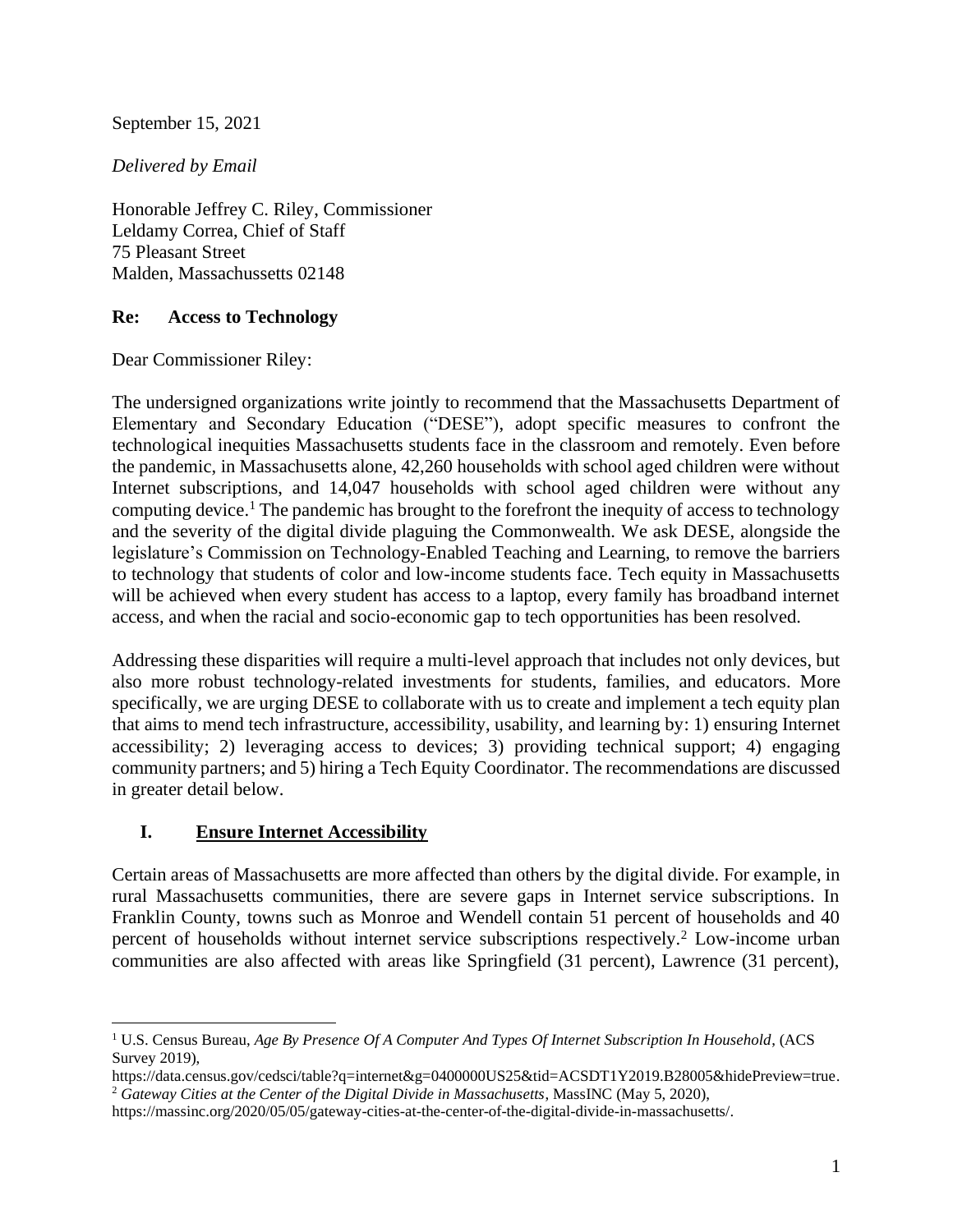Holyoke (29 percent), and Lowell (27 percent) demonstrating severe lack of internet access.<sup>3</sup> Even for Massachusetts households with internet at home, about 9 percent of those households depend solely on unstable connections to the internet such as mobile phone data plans.<sup>4</sup> More proactive measures are needed to fully address this inequity.

In a survey conducted by Sociedad Latina, youth participants in a summer program focus group reported:

- 5 out of 9 students had missed a class, program, or assignment due to not having internet access;
- 6 out of 8 students have relied on public WiFi or technology to complete school assignments; and
- 5 out of 8 students have had to complete school assignments on a phone because they did not have a computer.

### **A. Provide Portable Hotspots**

One alternative to connecting households to WiFi internet is providing portable hotspots. A WiFi hotspot is a physical location that has been provided to give users the ability to use their devices away from home. The device has a mobile router within it and can be used to connect several devices at once without downloading any additional software to the devices. Hotspot devices still require an internet provider, whether it be pre-paid through a provider such as Cricket Wireless<sup>5</sup>, or a monthly subscription provider such as T-Mobile or Verizon. The hotspot provides accessibility to the Internet beyond the home and allows users to retrieve WiFi signal whether they are in a park, on a field trip with their school, or at home participating in a virtual classroom. Portable hotspots should be provided to low-income households to provide flexible connectivity. Hotspots could be provided to eligible households based on need and income and eligibility criteria and could be based on a student's eligibility for free or reduced lunch, or a family's participation in a public assistance program. Portable hotspot devices can range from \$50 to \$200 in cost depending upon the provider but are often reduced in price if part of a subscription.<sup>6</sup> These could be purchased by the Commonwealth and DESE in bulk and distributed through schools and community groups to guarantee that each student has access to the Internet.

<sup>3</sup> *Id.* 

<sup>4</sup> U.S. Census Bureau, *Types of Computers and Internet Subscriptions*, (ACS Survey 2019),

https://data.census.gov/cedsci/table?q=Internet&g=0400000US25&tid=ACSST1Y2019.S2801&hidePreview=true <sup>5</sup> Cricket Wireless, https://www.cricketwireless.com/data-device/turbo-hotspot-

<sup>2.</sup>html?utm\_source=google&utm\_medium=surfaces&utm\_campaign=shopping%20feed&utm\_content=free%20goo gle%20shopping%20clicks&utm\_source=Google\_PPC&utm\_medium=Paid\_Search&utm\_campaign=GM\_eComm &utm\_content=Evergreen\_Shopping&utm\_term=&gclsrc=aw.ds&ds\_rl=1286600&ds\_rl=1286600&gclid=Cj0KCQ jw3f6HBhDHARIsAD\_i3D\_Jk8FSQT5VtlnQwMnxoNgmiM\_SGbJMLloSSrgvLWUcKpfQs\_l8OgsaAmNJEALw\_ wcB&gclsrc=aw.ds

<sup>6</sup> *See* Verizon Wireless*,* https://www.verizon.com/internet-devices/verizon-jetpack-mifi-8800l/?sku=sku3220058; T-Mobile, https://www.t-mobile.com/hotspot-iot-connected-devices/franklin-t9-mobile-hotspot?sku=610214660763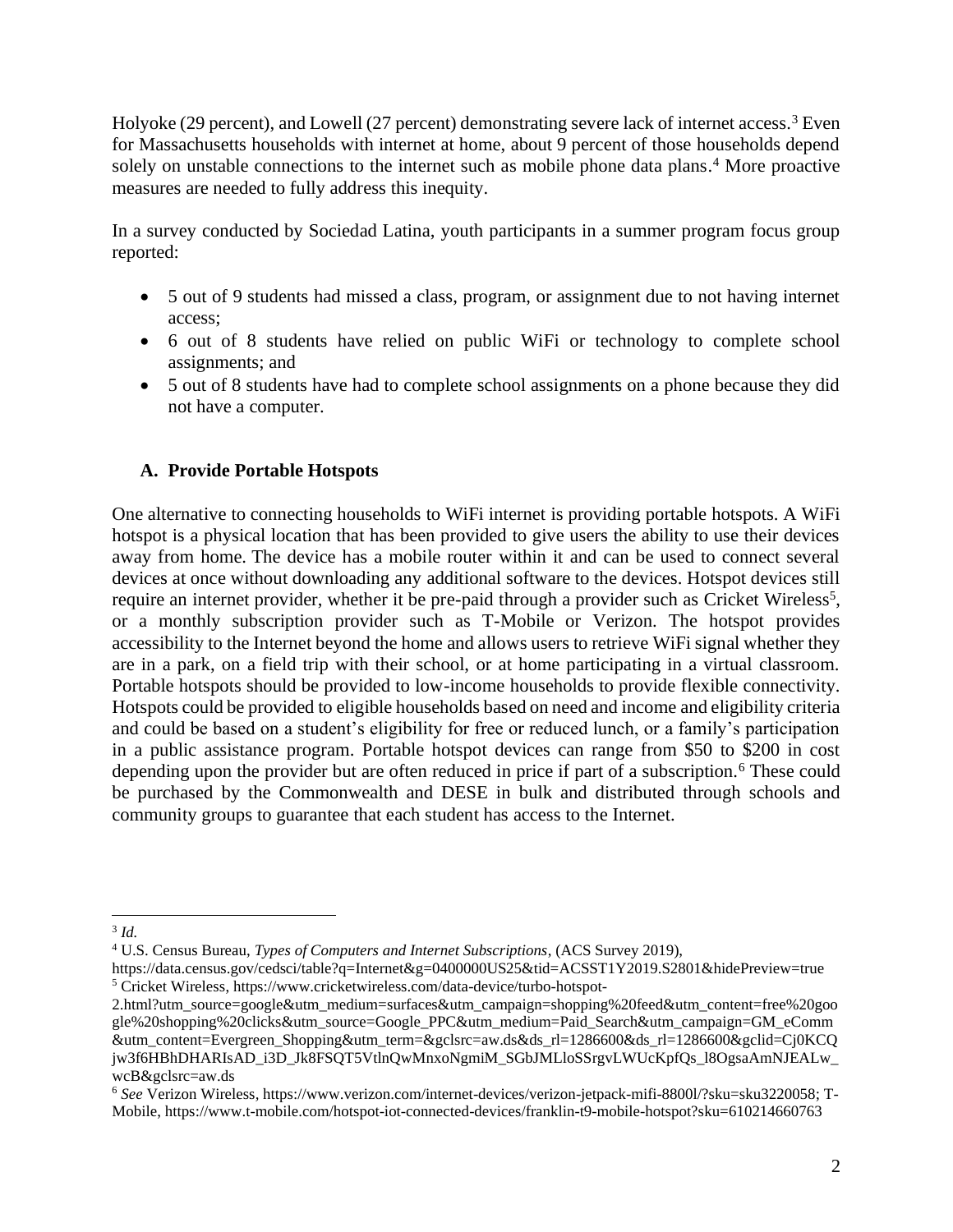#### **B. Negotiate with Internet Providers on Behalf of Massachusetts Families**

During the pandemic, some municipalities worked with Internet providers to secure discount packages and help provide access to those in need. However, too often, these discounts and packages served as a temporary solution to a long-standing issue. For example, Boston Public School's (BPS) website currently reroutes a viewer to the City of Boston's webpage with internet provider assistance options.<sup>7</sup> These options include Comcast's "60 days of free service," and "Starry" which offers free service through the end of May so long as the recipient lives "in a building that is currently served by the Starry Connect program."<sup>8</sup> During the pandemic, other emergency programs were implemented to assist those in need of access to the internet. For example, the Federal Communications Commission's Emergency Broadband Benefit ("EBB") program provides broadband and device benefits for qualifying low-income consumers during the COVID-19 pandemic.<sup>9</sup> However, the EBB program is temporary and will expire when the fund is exhausted or six months after the Secretary of the Department of Health and Human Services declares an end to the COVID-19 health emergency.<sup>10</sup> Although some service providers have created discounted packages during the pandemic, the need for Internet access existed well before the pandemic, and will persist as we become a more technology-driven society.

A student's ability to access educational content should not rest on whether they are eligible for a temporary internet discount. The Commonwealth and DESE should negotiate with internet providers to provide real options for households to gain and keep access to the internet. Negotiations could consist of long-term discounted internet subscriptions, discounted portable hotspots for schools to distribute to low-income students, or income-based pricing to balance the financial burden for low-income families. Households should not be subject to consumer deals and packages that are temporary or riddled with contingencies. Families need viable and durable solutions to gain and maintain access to the internet.

### **C. Subsidized Internet for Low-Income Families**

If families are unable to afford internet, the Commonwealth or DESE should cover the full cost of internet. Sometimes, regardless of a discount, any cost for internet is too much. Families should not be burdened with an internet bill if they are unable to pay. A subsidized program should be streamlined and be offered to households that qualify for unemployment, housing assistance, public assistance programs, or if students qualify for free or reduced lunch. DESE should consider subsidized internet in its budget to cover the cost of internet and meet the needs of Massachusetts families. By allocating specific funds to providing a subsidized internet program for low-income households, Massachusetts would lead by example and bridge the digital divide giving families in need the ability to stay connected in a time of disarray.

<sup>7</sup> Boston Public Schools, [https://www.bostonpublicschools.org/Page/8157;](https://www.bostonpublicschools.org/Page/8157) *see also* City of Boston,

https://www.boston.gov/news/internet-connectivity-and-technology-supports-during-covid-19-response.

<sup>8</sup> City of Boston, https://www.boston.gov/news/internet-connectivity-and-technology-supports-during-covid-19 response.

<sup>9</sup> Federal Communications Commission, *Emergency Broadband Benefit,* https://www.fcc.gov/broadbandbenefit  $10 \, Id.$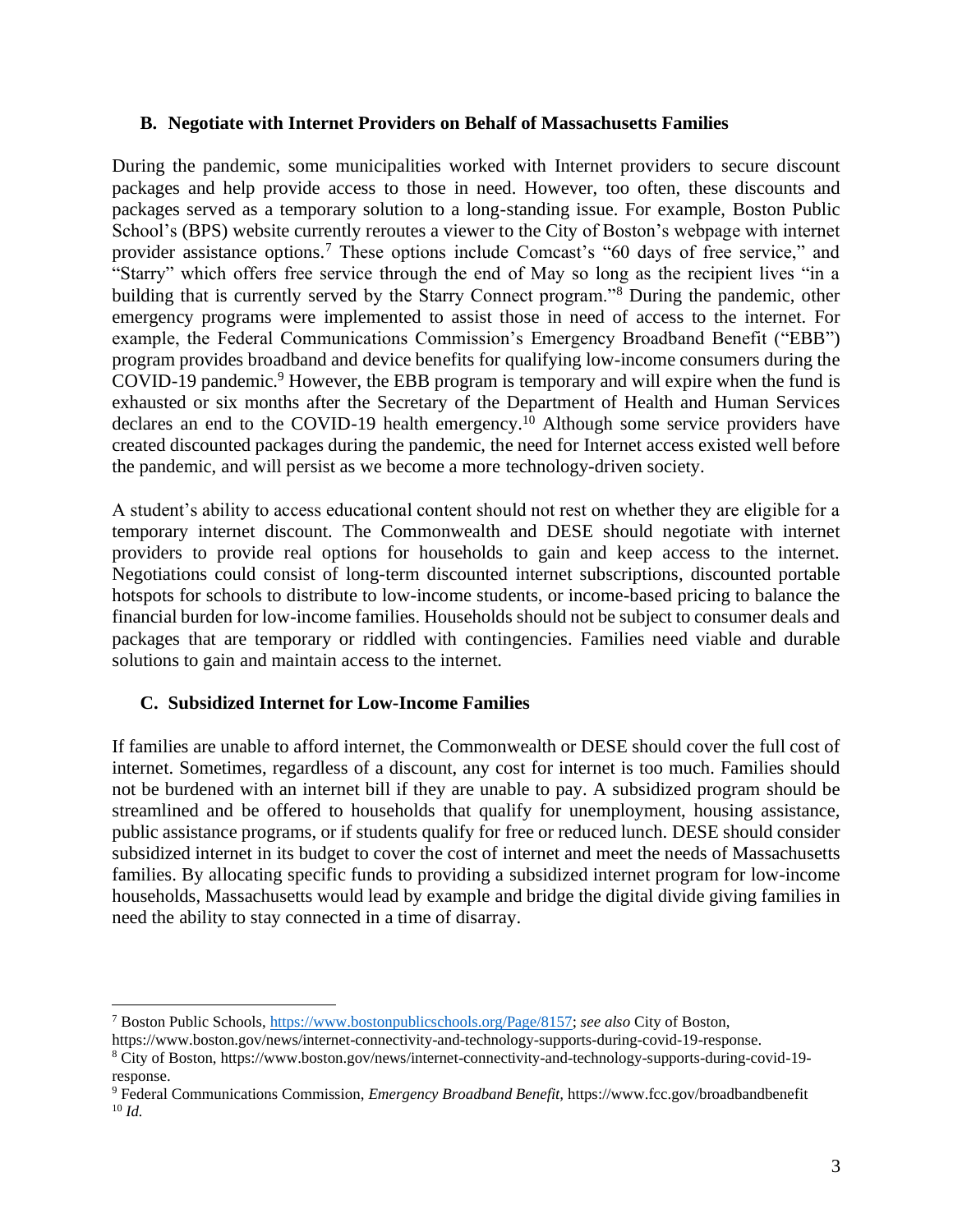A lack of access to the internet hinders the ability for students to receive meaningful education. These issues are reflected in students' stories like Tyrell's, a student at Excel High School and a Youth Leader in Sociedad Latina's Youth Artist Mastery program, who was forced to attend classes on his smartphone. This made it very difficult for him to have multiple tabs open and even participate in his classes. Asked if he ever missed class, an assignment, or program meeting due to technology issues, he replied: "I think once; no, it was two times. My wifi went out, and I didn't have a hotspot." He noted: "it happened during the school year and during summer classes." Though his high school did provide him with a Chromebook, he was not given consistent access to high quality internet. He further shared: "I would go to school to access their wifi any chance I got." Using his at-home wifi made things very difficult, because he was restricted by the speed and quality of his family's plan: "with my wifi at home, my classes would lag if I had my camera on. Things would cut out, which made showing my face frustrating, because I had to sacrifice the quality of the teacher's call. I often resorted to muting my video and audio and participating through the chat box." This seemed to be the case for many other students, as Tyrell stated: "barely anyone had their cameras on for similar reasons." Tyrell commented that people not showing their faces made remote learning impersonal. He feels like his classmates are strangers and that group assignments feel like a job, not like a team of students. His final remarks, however, offered some positives on remote learning. He stated: "I got experience on how to be on a call with other people, which I know is important for job opportunities in the future."

### II. **Leverage Access to Devices**

Access to the internet only solves part of the problem. Massachusetts students should have access to proper devices to meaningfully participate in the classroom. Even for Massachusetts households with computing devices at home, about 8 percent of households rely on smartphone devices alone, with no other computing device.<sup>11</sup> DESE should work to address this inequity and give students an equal educational opportunity.

### **A. 1-to-1 Student Chromebooks Year-Round**

DESE should require that all school districts provide 1-to-1 student Chromebooks year-round. Access to a laptop is critical for students to post assignments, watch recorded classroom lessons, print worksheets, or virtually participate in after-school programs and technology camps. Access to laptops, rather than tablets or other smart devices, is imperative because tablets and smart devices are less reliable and lack the functionality necessary to use the two primary host apps, Clever and Google Classrooms, <sup>12</sup> along with other essential functions such as video and presentation programs. For example, Chromebooks are the only compatible laptop for the STEM Camp "Kids 4 Coding,"<sup>13</sup> where both iPads and tablets are incompatible and would not allow a student to participate in the STEM program. During the pandemic, many school districts struggled

<sup>11</sup> U.S. Census Bureau, *Types of Computers and Internet Subscriptions*, (ACS Survey 2019),

https://data.census.gov/cedsci/table?q=Internet&g=0400000US25&tid=ACSST1Y2019.S2801&hidePreview=true <sup>12</sup> Boston Public Schools, https://www.bostonpublicschools.org/page/8081.

<sup>13</sup> *Kids 4 Coding,* https://www.kids4coding.com/virtual-summercourses.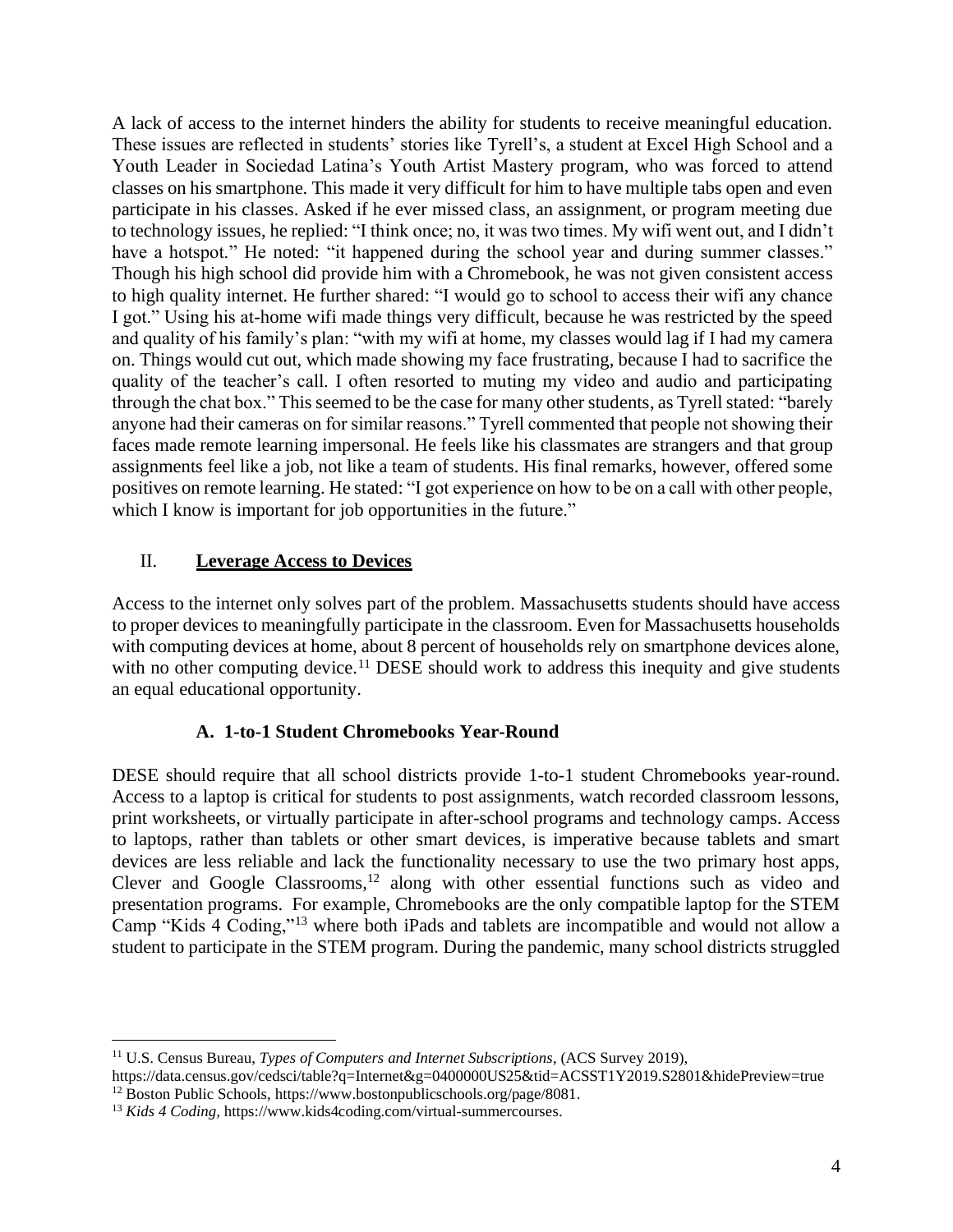to provide Chromebooks. For example, September 2020 data from Boston Public Schools (BPS)<sup>14</sup> confirms the scope and scale of the challenges surrounding the distribution of Chromebooks:

- Madison Park High School in Roxbury is over 50% Latinx, 38% Black, and 2.6% white. BPS data revealed that the District did not fulfill 80% of the requests for Chromebooks that came from regular education students. Nearly 74% of disabled students who requested a Chromebook never received one.
- At Burke High School—which is over 62% Black, 29% Latinx, and 3.6% white—50% of students with disabilities and 45% of nondisabled students who requested a Chromebook never received one.

These numbers were deeply concerning when compared to BPS schools with majority white student populations:

- At the Kilmer K-8 School—which is over 51% white—BPS fulfilled over 97% of Chromebook requests from students without disabilities.
- More than 56% of the students at the Warren-Prescott School are white, and nearly 97% of students with disabilities who requested a Chromebook received one from BPS.

To be sure, BPS made significant progress during the pandemic, but other school districts did not make nearly enough progress. As these dynamics illustrate, school districts across the Commonwealth need more resources, coordination, and technical support from DESE to overcome all distribution challenges. A 1-to-1 match is an urgent and necessary step toward ensuring racial and socio-economic equity in Massachusetts year-round.

The issues with access to technology are far from isolated incidents. First-hand accounts of tech inequity are shared directly from students like Norma, a middle school student in Sociedad Latina's STEAM Team program, who did not have a personal computer in her home at the beginning of the pandemic. To stay involved in her classes and complete her homework, she had to attend virtual classes on her smartphone. After a couple weeks struggling, her school finally provided a laptop. Norma noted: "Having a computer made life easier, but I had to return it at the end of the year, so I didn't have one anymore."

## **B. Access to Wireless Printers**

Increased access to technology should also include the availability of wireless printers to students. Students should be able to have access to printed text, worksheets, lessons, and other paper copies to fully use the technology offered by their Chromebooks and stay connected to their lessons offered online.

<sup>14</sup> *Digital Divide in Boston Public Schools Exacerbates Disparities Along Racial Lines and Disabilities*, Lawyers for Civil Rights (Sept. 17, 2020), [http://lawyersforcivilrights.org/our-impact/education/digital-racial-gap-in-boston](http://lawyersforcivilrights.org/our-impact/education/digital-racial-gap-in-boston-public-schools/)[public-schools/](http://lawyersforcivilrights.org/our-impact/education/digital-racial-gap-in-boston-public-schools/) (collecting, analyzing and disseminating data from public records produced by BPS).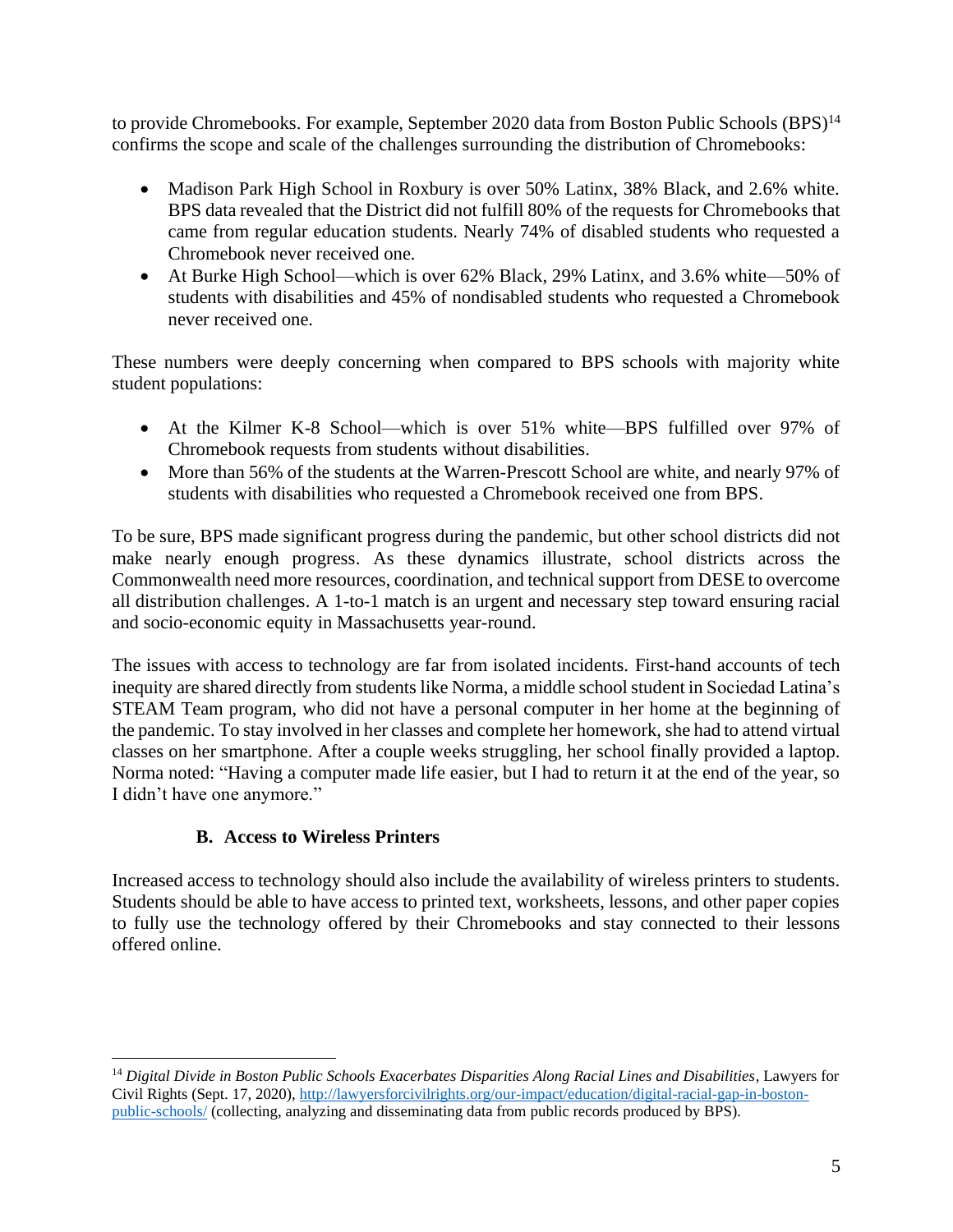### **III. Provide Technical Support**

### **A. After-School Time and Tech Literacy**

Massachusetts schools need to support learning, development, and engagement outside of class time, including through after-school programming. After-school time provides an opportunity for students to learn online programs, digital platforms, and coding to advance their knowledge and technological competency. The need for this proficiency is crucial for K-12 student engagement and learning. It will also equip students with the tools and knowledge they need to continue their education, enter technology reliant careers, and have more future opportunities. The tech equity gap is both a racial and socio-economic inequity that can be solved. Real, obtainable solutions should be implemented to repair lost learning from the pandemic and serve both children and families of Massachusetts. The allocation of meaningful Commonwealth and DESE resources will provide schools the ability to support after-school learning and tech literacy.

### **B. Continued Education through STEM Camps and Digital Platforms**

Students should have the opportunity to participate in local and national STEM Camps such as "Camp Invention Connect," a remote STEM camp that costs \$235 per child.<sup>15</sup> Some STEM programs are offered throughout the academic year, but the summer term offers a more expansive, intensive camp experience where students can be fully emersed in STEM activities. Meaningful Commonwealth and DESE resources should be dedicated to support free STEM programs across school districts and to provide stipends for low-income students to attend STEM camps that would otherwise be unaffordable. STEM education and tech literacy programs are essential for repairing lost learning from the pandemic and creating opportunities for historically excluded communities.

A computer is only but a tool used for greater learning and development. Funding could also be provided for STEM programs to be created free-of-charge to Massachusetts students. For example, "BoSTEM" brings high-quality science, technology, engineering, and math (STEM) opportunities for free to every Boston middle schooler through an innovative citywide coalition of nonprofits, schools, researchers, and industry partners.<sup>16</sup> By supporting both the creation of, and existing, STEM programs, students will not have to face a socio-economic burden for STEM education.

### **C. Tech Literacy for Parents**

Tech literacy should extend to parents to engage with the classwork and education of their child, as students more often succeed when parent engagement levels are high. Expanding the reach and amplifying the scope of tech literacy for parents creates a home where parents can meaningfully engage with educators and have the capability to attend virtual parent-teacher conferences. Training would strengthen school-family connections that would educate families on essential technology skills and platforms so that parents also gain the knowledge necessary to use technology.

<sup>15</sup> Camp Invention Connect, https://www.invent.org/camp-inventionconnect?\_ga=2.12371901.828357381.1627399902-54701787.1627399902.

<sup>16</sup> BoSTEM, https://bostonbeyond.org/approach/innovation/stem/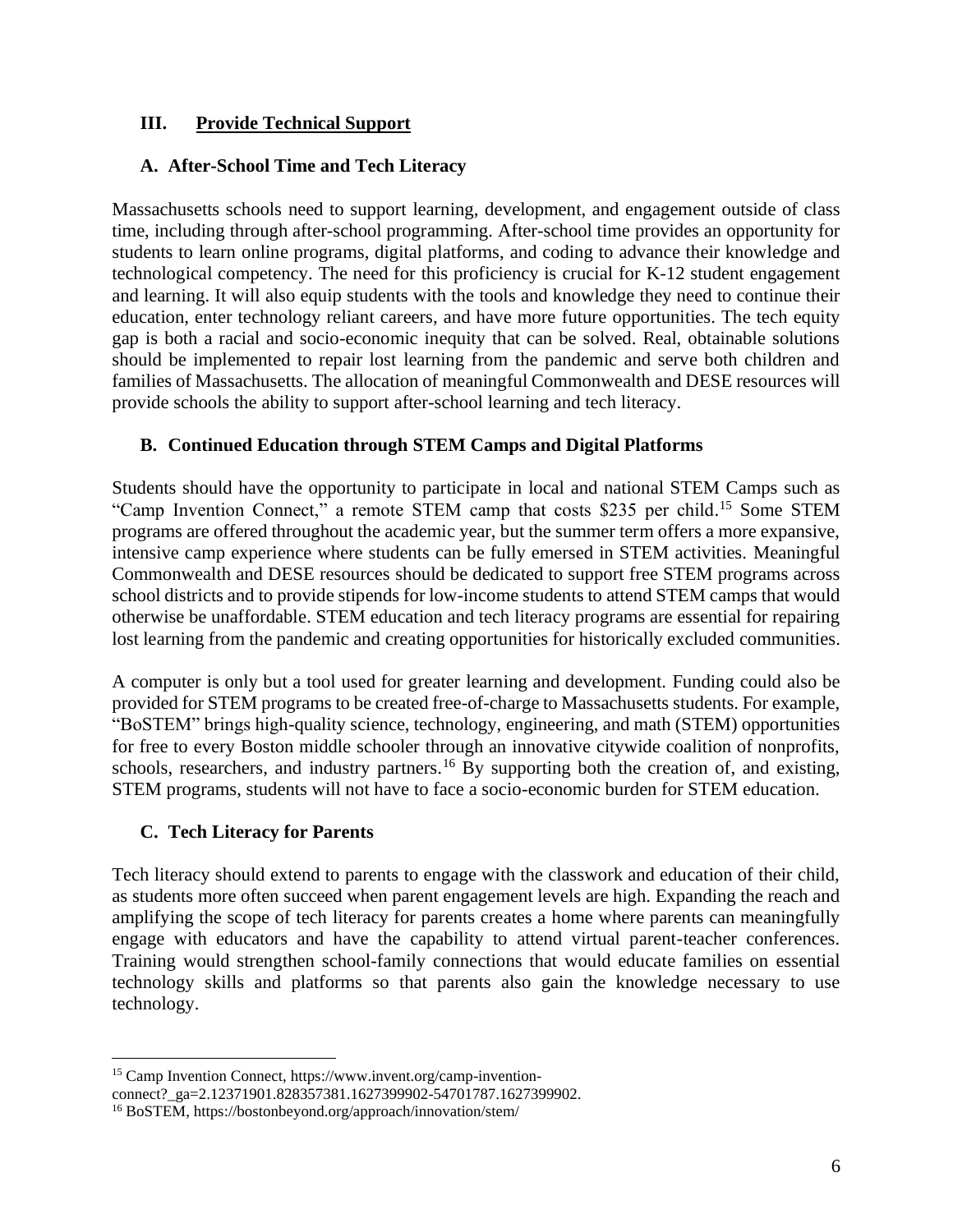### IV. **Community Partner Engagement**

DESE and the Commonwealth should provide grants for organizations that have the relationships and connections with the communities most in need. Funding for tech literacy workshops hosted by community partners such as Open Opportunity Massachusetts (OOMA), the NAACP, the Urban League, the Greater Boston Latino Network, Sociedad Latina, Centro Presente, Boston's Higher Ground Tech Equity Initiative, and La Colaborativa will provide tech literacy opportunities to immigrant communities and communities of color. The allocation of meaningful Commonwealth and DESE resources would provide much-needed funding to community-based allies to create and present technology programs in vulnerable communities.

## **V. Hire a Tech Equity Coordinator**

To ensure successful application and outcome, a full-time Tech Equity Coordinator would need to be appointed to implement and enforce the tech equity plan outlined above, coordinate the needed resources, and track the outcomes and impact of the plan to ensure successful execution. The Tech Equity Coordinator would also be responsible for interfacing with DESE and school districts on a quarterly basis concerning tech plan progress and impact. A Tech Equity Coordinator is essential for the roll-out of an expansive program aimed to meet the 21st century needs of so many Massachusetts families. A clear, streamlined process will make access more feasible and impact easier to measure. Education is the gatekeeper of opportunity, and these recommendations are vital for creating a more inclusive, equitable learning experience in Massachusetts.

We are respectfully requesting an opportunity to meet and discuss our recommendations in hopes of fostering opportunities for partnership and collaboration. Please contact the undersigned via email at swilson@lawyersforcivilrights.org. We look forward to your response and to working in collaboration and partnership to support our youth and families.

Sincerely,

Sara Wilson *On behalf of the undersigned community leaders and organizations*

**Bill Walczak, individually** *Founding President Codman Square Health Center*

**Boston College Center for Optimized Student Support** *Joan Wasser Gish, JD, MA Director for Strategic Initiatives*

**Boston's Higher Ground** *Mossik Hacobian Executive Director*

**Boston Opportunity Agenda** *Kristin McSwain*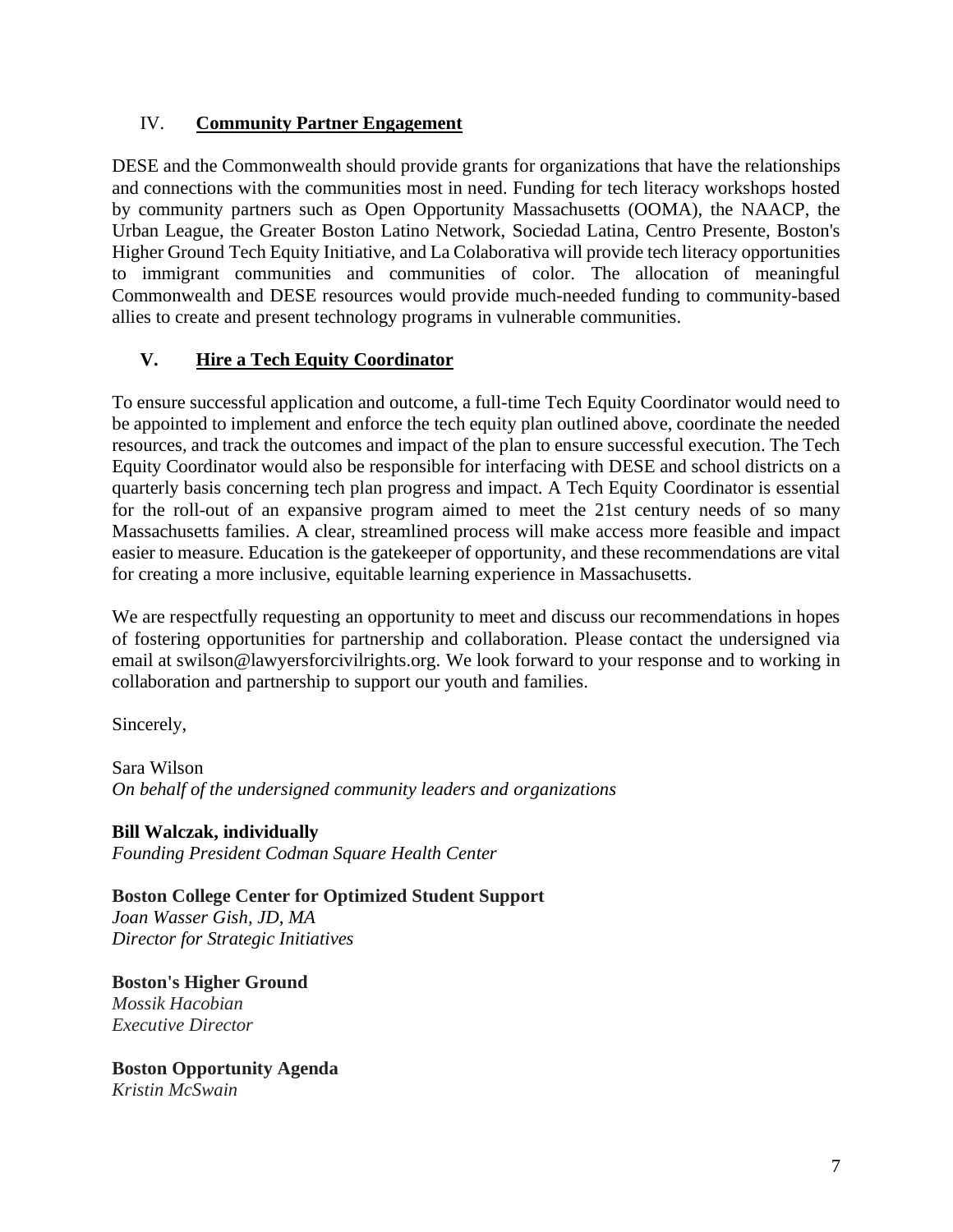**BUILD.org** *Ayele Shakur OOMA Co-Chair and CEO, BUILD.org*

# **Bunker Hill Community College**

*Pam Y. Eddinger, PhD President*

### **The Care Institute**

*Wayne Ysaguirre Executive Director*

### **Dr. Chad d'Entremont, individually**

*OOMA Co-Chair and Executive Director, Rennie Center for Education Research & Policy Executive Director*

### **Coalition of Schools Educating Boys of Color (COSEBOC)**

*Ron Walker Executive Director*

**Community Teamwork** *Karen Frederick Chief Executive Officer*

## **Education Resource Strategies**

*Karen Hawley Miles Chief Executive Officer*

### **Education Trust**

*Natasha Ushomirsky State Director for Massachusetts*

## **Framingham State University**

*Dr. F. Javier Cevallos, Ph.D. President*

### **Dr. Hardin L.K. Coleman, Ph.D., individually**

*Professor of Counseling Psychology and Applied Human Development and Dean Emeritus BU Wheelock College of Education and Human Development*

### **Latinos for Education**

*Lorena M. Lopera Executive Director, New England*